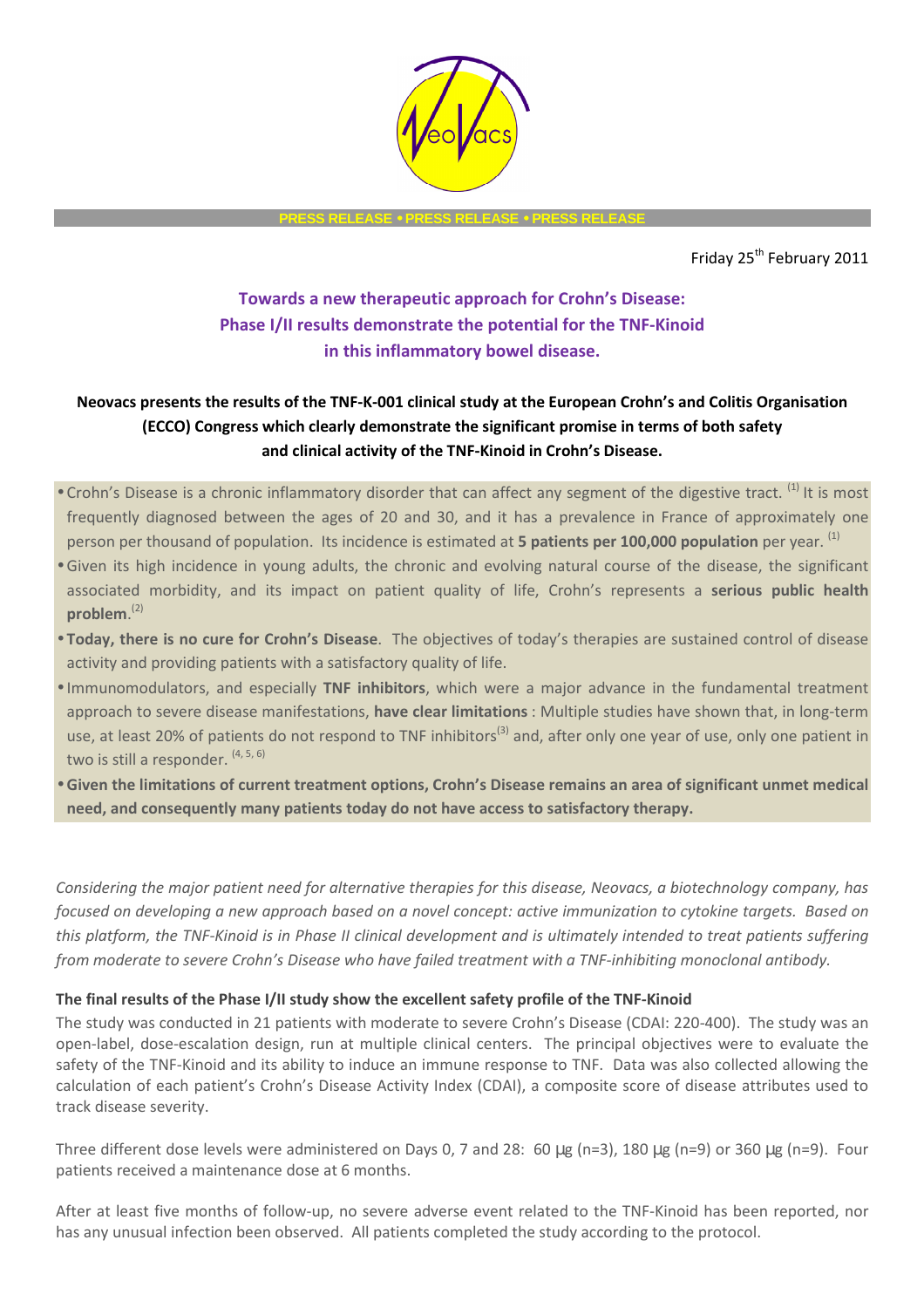### **Clear induction of an immune response to TNF**

17 of the 21 patients treated showed the production of antibodies directed to TNF. Of the 21 subjects, only one of the three that received the lowest dose (60 µg) responded. At the higher doses, 180 and 360 µg, 89% of patients produced antibodies to TNF.

These results led to the conclusion that the 60 µg dose should not be included for evaluation in the Phase II program.

## **One patient in two in clinical remission one month after dosing**

At week 8, one month after the administration of the last dose of the Kinoid, 70% of patients in the study showed a clinical response, defined as a decline in CDAI of 70 points or more, and half were in clinical remission (a CDAI score of 150 or less). These results were sustained until at least week 20, four months after the last dose, with 72% of patients showing a response and 44% in remission. Clinical remission is recognized as the most important measure against which to evaluate new therapies for Crohn's.

### **The presence of antibody at Week 8 is associated with remission at week 12**

Patients with antibody to TNF at week 8 (14 out of the 21 in the study) had a more than 50% chance of being in clinical remission at Week 12. By contrast, patients without antibody at week 8 (7 out of 21) had a low probability (14%) of being in clinical remission at Week 12.

"*These results are very encouraging."* commented Guy-Charles Fanneau De La Horie, Neovacs' CEO " *They tend to suggest that the presence at Week 8 of antibodies induced by active immunization with the Kinoid are predictive of a good clinical response, exemplified by a high probability of achieving clinical remission at week 12, 2 months after the*  last dose. These data therefore speak to a potential clinical benefit that is both potent and durable."

### **A reduction in intestinal inflammation and evidence of mucosal healing**

During the study, the evolution of calprotectin in the stools was also followed in ten patients. Calprotectin is a marker for intestinal inflammation. The results showed a normal calprotectin level in 7 of the ten patients at week 12, a sharp decline over baseline in most cases, indicative of a substantial reduction in inflammation of the intestinal mucosa.

Further, colonoscopies undertaken in 9 patients showed mucosal healing in 6 of them.

In conclusion, noted Guy-Charles Fanneau De La Horie, *"Taken together, these results lead one to think that antibodies generated by immunization with the TNF-Kinoid have strong clinical activity"* 

He added that *"This is the first time results like this have been seen using an active immunization approach to Crohn's with TNF as the target. The Phase II study we recently began is designed to provide statistically significant confirmation of these first clinical results from the TNF-K-001 trial."* 

#### **About Neovacs**

Neovacs is a biotechnology company focused on an active immunotherapy technology platform (Kinoids™) with applications in autoimmune diseases and other chronic conditions. Neovacs' current portfolio consists of 3 drug candidates: TNF-Kinoid, IFNα-Kinoid and VEGF-Kinoid. The company's lead immunotherapy program (TNF-Kinoid) targets TNF-mediated chronic inflammatory diseases. For TNF-Kinoid, a Phase I/II clinical trial in Crohn's Disease has been completed and Phase II trials in rheumatoid arthritis (RA) and Crohn's Disease (CD) are ongoing. The clinical study in RA is also the focus of collaboration with the French diagnostics company BMD, with the goal of developing theranostic tools for personalized care in RA. Patient recruitment is complete in a Phase I/II trial of Neovacs' second product candidate (IFNα -Kinoid, an immunotherapy targeting interferon alpha) in the treatment of lupus. Neovacs' R&D has generated a broad patent estate.

#### **For more information, visit the Neovacs website at www.neovacs.com**

**Contacts:** 

**Press - MS&L Neovacs Investors – Actifin**  Audrey Saluzzo Florence Hocdée - Leroy Nicolas Meunier +33 (0) 1 58 47 78 56  $+33$  (0) 1 53 10 93 14  $+33$  (0) 1 56 88 11 11 Audrey.saluzzo@mslgroup.com fhocdeeleroy@neovacs.com nmeunier@actifin.fr